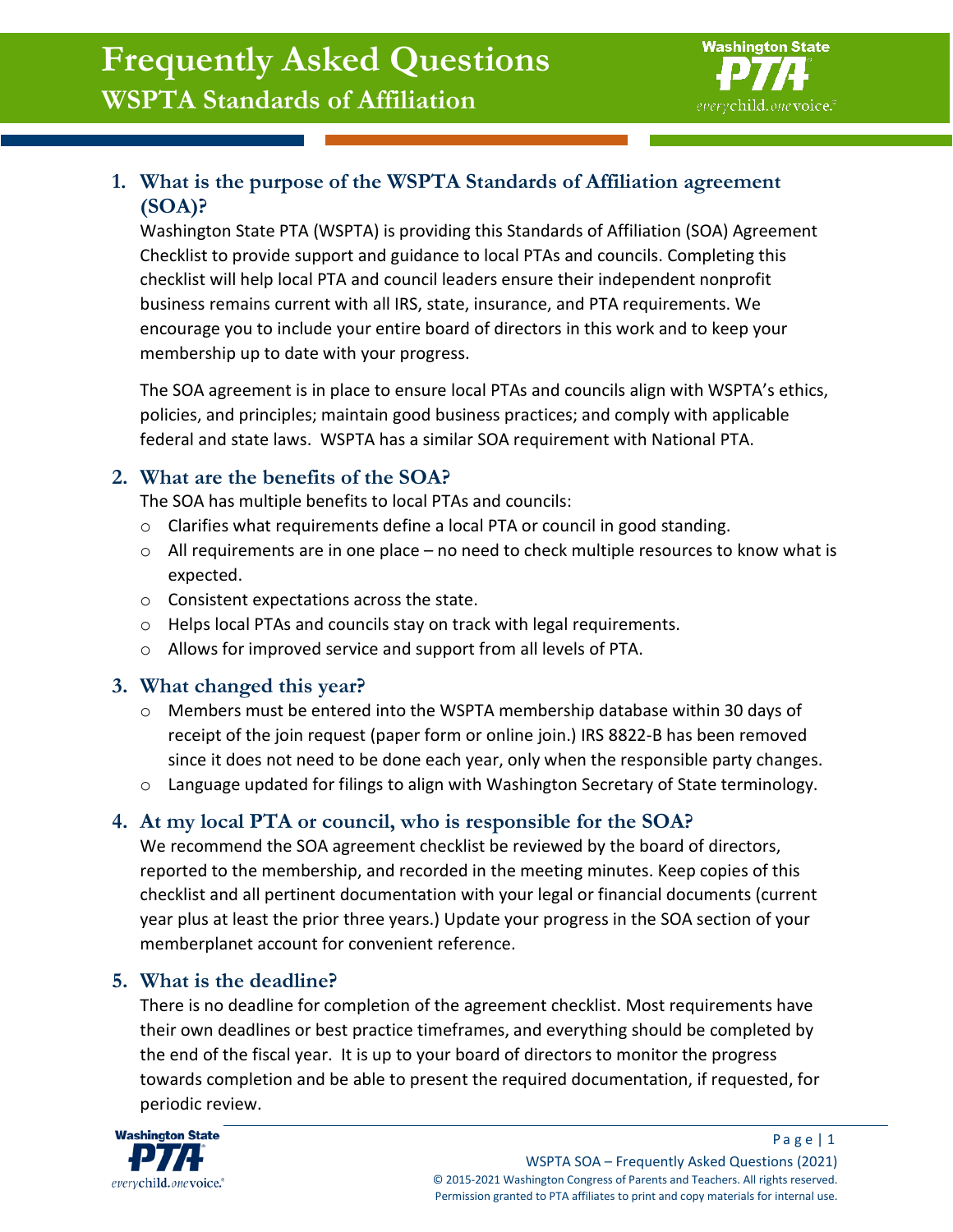## **6. How do we submit our completed SOA checklist?**

No need to submit the checklist! We recommend you keep a copy of the checklist and copies of all pertinent documentation in your legal documents or treasurer binder.

### **7. What are the requirements of the SOA?**

The SOA is made up of requirements from the IRS, state of Washington, your insurance company, and Washington State PTA. There are 13 requirements for local PTAs and 13 for councils. Please refer to the checklists for the specific requirements.

**8. Are there any other legal requirements for my PTA that are not on the SOA?** Business licenses, gambling, and other permits, as well as State Department of Revenue filings may be required so check with the legal entities for specific requirements. The PTA and the Law class also has more information about other legal filings your PTA may be subject to.

#### **One example may be:**

IRS Form 8822-B must be filed when the PTA's mailing address changes or the identity of the "responsible party" as listed on the IRS Form 990 changes (usually the president or treasurer). The IRS requires a personal social security number.

#### **Update IRS Form 8822-B**

- Relevant information:
	- $\circ$  File Form 8822-B if the PTA's mailing address changes or the identity of the "responsible party" as listed on the IRS Form 990 changes (usually the president or treasurer).
	- o File within 60 days of any change, and file separately from IRS Form 990.
	- $\circ$  The form requires that the responsible party provide their personal social security number.
- Questions:
	- o What does "responsible party" mean? A responsible party must be designated for an EIN number. The responsible party is the contact person for the IRS and is responsible for receiving their correspondence. For a PTA, the contact person should be a principal officer.
	- o Why do we need to provide personal information? The IRS added this requirement in 2018, for security reasons.
	- o What if we don't update this form on time? There is no penalty for late filing, but it is important that records with the IRS are up to date. Do it as soon as you can!
- Best practices:
	- $\circ$  If WSPTA is your registered agent, make sure to use the address of the WSPTA office on this form. For more information about making WSPTA your PTA's registered agent, contact Tatia Vasbinder at tvasbinder@wastatepta.org.



Page  $|2|$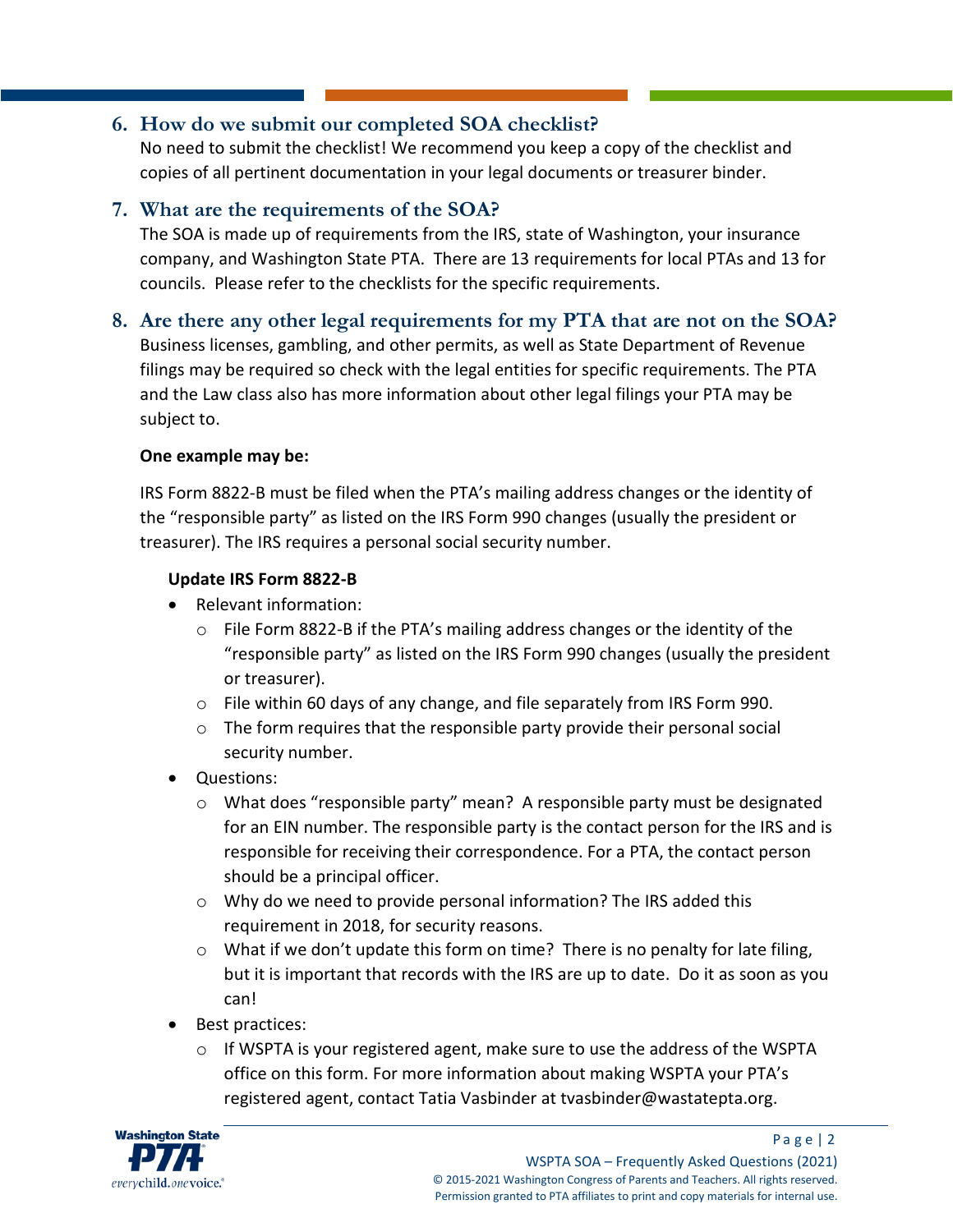- $\circ$  The outgoing responsible party should make sure that this form is filled out by an incoming responsible party during transition, to ensure their personal information is not left on this account.
- Additional information:
	- o <https://www.irs.gov/pub/irs-pdf/f8822b.pdf>
	- o PTA and the Law class and handbook.

### **9. What is the annual training requirement?**

The training requirement remains the same:

- o At least one elected officer must attend PTA and the Law, and all other elected officers must attend at least one WSPTA-approved training before this year's WSPTA convention.
- o Training received at or after the WSPTA convention shall be counted toward the training requirement for the PTA year following convention.
- o A person who attends a WSPTA-approved training and is an elected officer of two or more PTAs shall have fulfilled the training requirement for all positions held.
- o **All elected officers shall maintain documentation they satisfied the training requirement.**

# **10. What is "participation eligibility"?**

Specific SOA requirements may be verified by the WSPTA staff or executive committee throughout the year to confirm local PTA and council eligibility to:

- o Receive grants or program participation funds from WSPTA or National PTA.
- o Participate in WSPTA and National PTA awards and other programs, including the Reflections program at the national level.
- o Send voting delegates to WSPTA convention and legislative assembly based on *WSPTA Uniform Bylaws.*
- $\circ$  Bring bylaw amendments, principles, issues and resolutions to WSPTA for consideration.

Participation Eligibility Requirements:

- $\circ$  Officer names/contact information: At a minimum WSPTA needs a president or primary point of contact.
- $\circ$  25-member minimum: Had at least 25 members (or approved waiver) the prior fiscal year. Enroll at least 25 members for the current fiscal year no later than October 31.
- o Membership invoices paid: Membership invoices paid in full for the previous fiscal year. Payment of current **fiscal year membership invoices shall be current.**